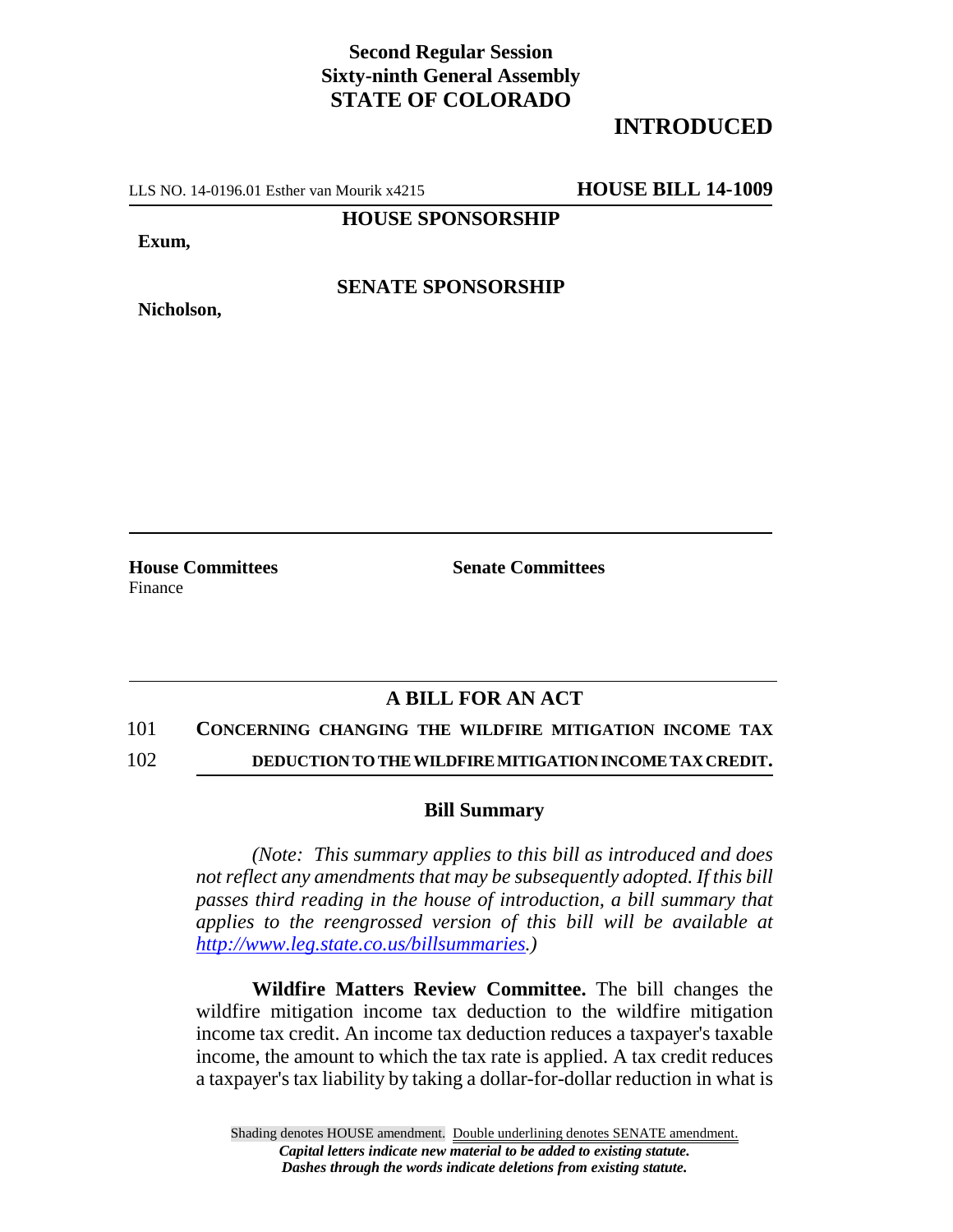owed by what the credit allows. The bill allows a landowner a credit of 50% of the costs incurred in performing wildfire mitigation measures, not to exceed \$2,500. Any amount in excess of the landowner's tax liability in the year the credit is first claimed may be carried forward to offset the landowner's future tax liability for 5 years.

| $\mathbf{1}$   | Be it enacted by the General Assembly of the State of Colorado:            |
|----------------|----------------------------------------------------------------------------|
| $\overline{2}$ | <b>SECTION 1.</b> In Colorado Revised Statutes, 39-22-104, amend           |
| 3              | $(4)$ (n.5) (I) (A) and (4) (n.5) (IV) as follows:                         |
| $\overline{4}$ | 39-22-104. Income tax imposed on individuals, estates, and                 |
| 5              | trusts - single rate - definitions - repeal. (4) There shall be subtracted |
| 6              | from federal taxable income:                                               |
| 7              | $(n.5)$ (I) (A) For income tax years commencing on or after January        |
| 8              | 1, 2014, but prior to $\frac{1}{2025}$ JANUARY 1, 2015, an amount equal    |
| 9              | to fifty percent of a landowner's costs incurred in performing wildfire    |
| 10             | mitigation measures in that income tax year on his or her property located |
| 11             | within the state; except that the amount of the deduction claimed in an    |
| 12             | income tax year shall not exceed two thousand five hundred dollars or the  |
| 13             | total amount of the landowner's federal taxable income for the income tax  |
| 14             | year for which the deduction is claimed, whichever is less.                |
| 15             | (IV) This paragraph $(n.5)$ is repealed, effective January 1, 2026         |
| 16             | <b>JANUARY 1, 2016.</b>                                                    |
| 17             | <b>SECTION 2.</b> In Colorado Revised Statutes, add 39-22-536 as           |
| 18             | follows:                                                                   |
| 19             | 39-22-536. Credit for wildfire mitigation - definitions - repeal.          |
| 20             | (1) FOR INCOME TAX YEARS COMMENCING ON OR AFTER JANUARY 1,                 |
| 21             | 2015, BUT PRIOR TO JANUARY 1, 2025, THERE SHALL BE ALLOWED A               |
| 22             | WILDFIRE MITIGATION TAX CREDIT AGAINST THE INCOME TAXES IMPOSED            |
| 23             | PURSUANT TO THIS ARTICLE. EXCEPT AS PROVIDED IN SUBSECTION (3) OF          |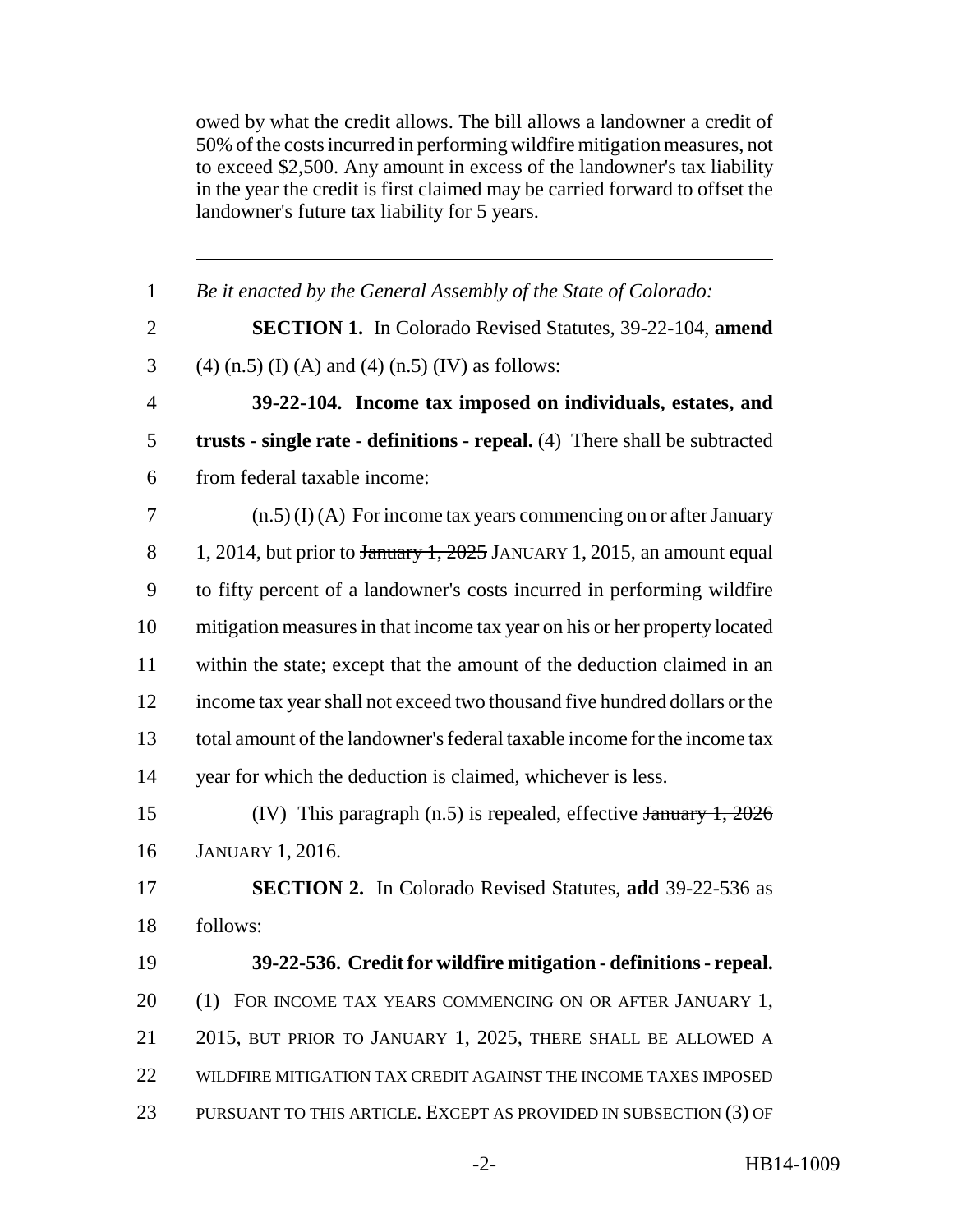THIS SECTION, THE AMOUNT OF THE CREDIT IS FIFTY PERCENT OF A LANDOWNER'S COSTS INCURRED IN THAT INCOME TAX YEAR IN PERFORMING WILDFIRE MITIGATION MEASURES ON HIS OR HER PROPERTY LOCATED IN A WILDLAND-URBAN INTERFACE AREA WITHIN THE STATE; EXCEPT THAT THE CREDIT CLAIMED IN AN INCOME TAX YEAR SHALL NOT EXCEED TWO THOUSAND FIVE HUNDRED DOLLARS.

 (2) IF THE AMOUNT OF THE CREDIT ALLOWED IN THIS SECTION EXCEEDS THE AMOUNT OF INCOME TAXES OTHERWISE DUE ON THE TAXPAYER'S INCOME IN THE INCOME TAX YEAR FOR WHICH THE CREDIT IS BEING CLAIMED, THE AMOUNT OF THE CREDIT NOT USED AS AN OFFSET AGAINST INCOME TAXES IN THE CURRENT INCOME TAX YEAR MAY BE CARRIED FORWARD AND USED AS A CREDIT AGAINST SUBSEQUENT YEARS' INCOME TAX LIABILITY FOR A PERIOD NOT TO EXCEED FIVE YEARS AND SHALL BE APPLIED FIRST TO THE EARLIEST INCOME TAX YEARS POSSIBLE. ANY CREDIT REMAINING AFTER SAID PERIOD SHALL NOT BE REFUNDED OR CREDITED TO THE TAXPAYER.

 (3) (a) IN THE CASE OF TWO INDIVIDUALS FILING A JOINT RETURN, THE AMOUNT OF THE CREDIT SHALL NOT EXCEED TWO THOUSAND FIVE HUNDRED DOLLARS IN ANY TAXABLE YEAR. IN THE CASE OF A MARRIED INDIVIDUAL WHO FILES A SEPARATE RETURN, ONLY ONE INDIVIDUAL IN THE MARRIAGE MAY CLAIM THE CREDIT SPECIFIED IN THIS SECTION.

 (b) IN THE CASE OF REAL PROPERTY OWNED AS TENANTS IN COMMON, THE CREDIT ALLOWED PURSUANT TO THIS SECTION IS ONLY ALLOWED FOR ONE OF THE INDIVIDUALS OF THE OWNERSHIP GROUP.

(4) FOR PURPOSES OF THIS SECTION:

 (a) "COLORADO STATE FOREST SERVICE" MEANS THE COLORADO 27 STATE FOREST SERVICE IDENTIFIED IN SECTION 23-31-302, C.R.S.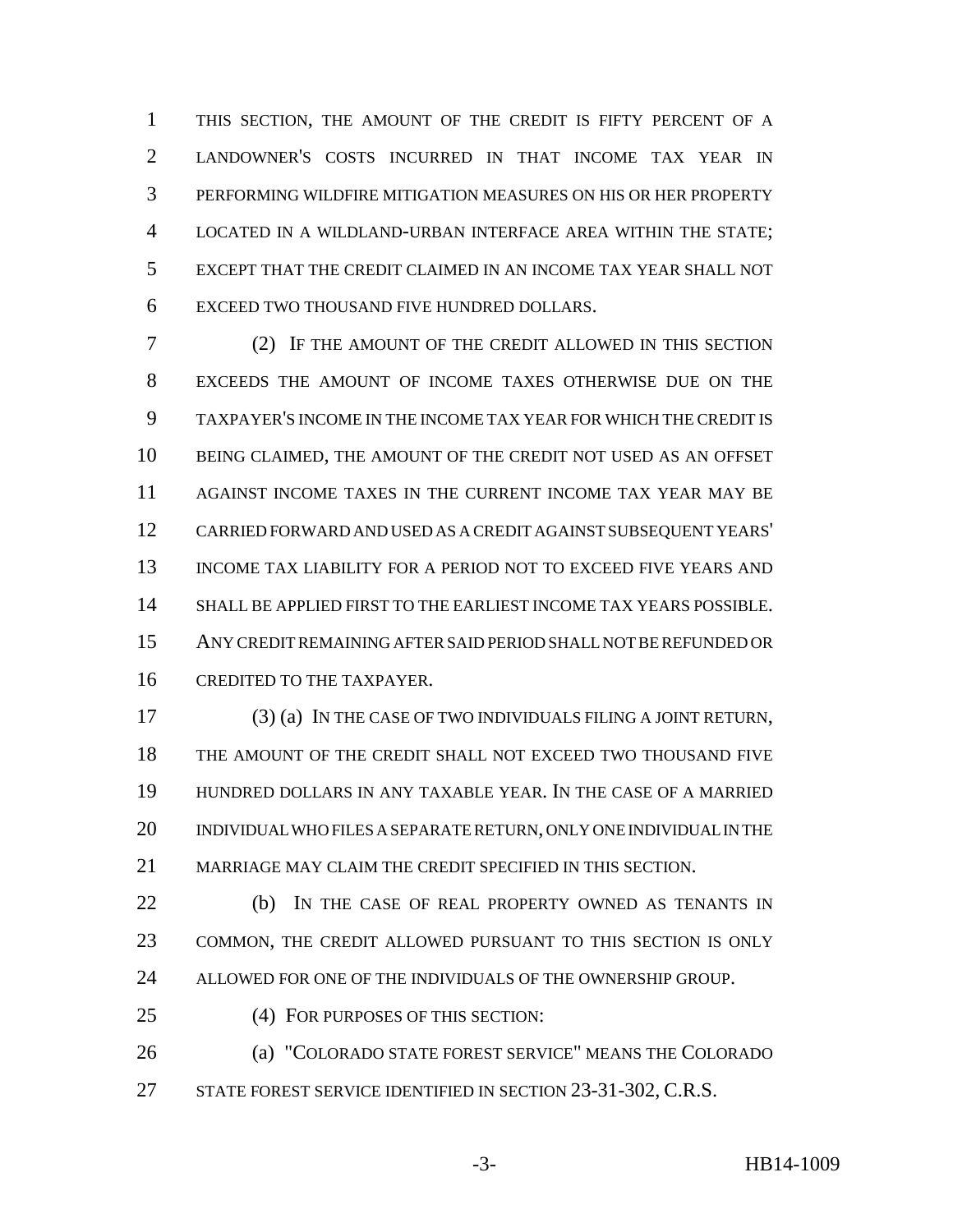(b) "COSTS" MEANS ANY ACTUAL OUT-OF-POCKET EXPENSE INCURRED AND PAID BY THE LANDOWNER, DOCUMENTED BY RECEIPT, FOR PERFORMING WILDFIRE MITIGATION MEASURES. "COSTS" DO NOT INCLUDE ANY INSPECTION OR CERTIFICATION FEES, IN-KIND CONTRIBUTIONS, DONATIONS, INCENTIVES, OR COST SHARING ASSOCIATED WITH PERFORMING WILDFIRE MITIGATION MEASURES. "COSTS" DO NOT INCLUDE EXPENSES PAID BY THE LANDOWNER FROM ANY GRANTS AWARDED TO THE LANDOWNER FOR PERFORMING WILDFIRE MITIGATION MEASURES.

 (c) "LANDOWNER" MEANS ANY OWNER OF RECORD OF PRIVATE LAND LOCATED WITHIN THE STATE, INCLUDING ANY EASEMENT, RIGHT-OF-WAY, OR ESTATE IN THE LAND, AND INCLUDES THE HEIRS, SUCCESSORS, AND ASSIGNS OF SUCH LAND, AND SHALL NOT INCLUDE ANY PARTNERSHIP, S CORPORATION, OR OTHER SIMILAR ENTITY THAT OWNS PRIVATE LAND AS AN ENTITY.

 (d) "WILDFIRE MITIGATION MEASURES" MEANS THE CREATION OF A DEFENSIBLE SPACE AROUND STRUCTURES; THE ESTABLISHMENT OF FUEL BREAKS; THE THINNING OF WOODY VEGETATION FOR THE PRIMARY PURPOSE OF REDUCING RISK TO STRUCTURES FROM WILDLAND FIRE; OR THE SECONDARY TREATMENT OF WOODY FUELS BY LOPPING AND SCATTERING, PILING, CHIPPING, REMOVING FROM THE SITE, OR PRESCRIBED BURNING; SO LONG AS SUCH ACTIVITIES MEET OR EXCEED ANY COLORADO STATE FOREST SERVICE STANDARDS OR ANY OTHER APPLICABLE STATE RULES.

(5) THIS SECTION IS REPEALED, EFFECTIVE JANUARY 1, 2026.

 **SECTION 3. Act subject to petition - effective date.** This act takes effect at 12:01 a.m. on the day following the expiration of the ninety-day period after final adjournment of the general assembly (August